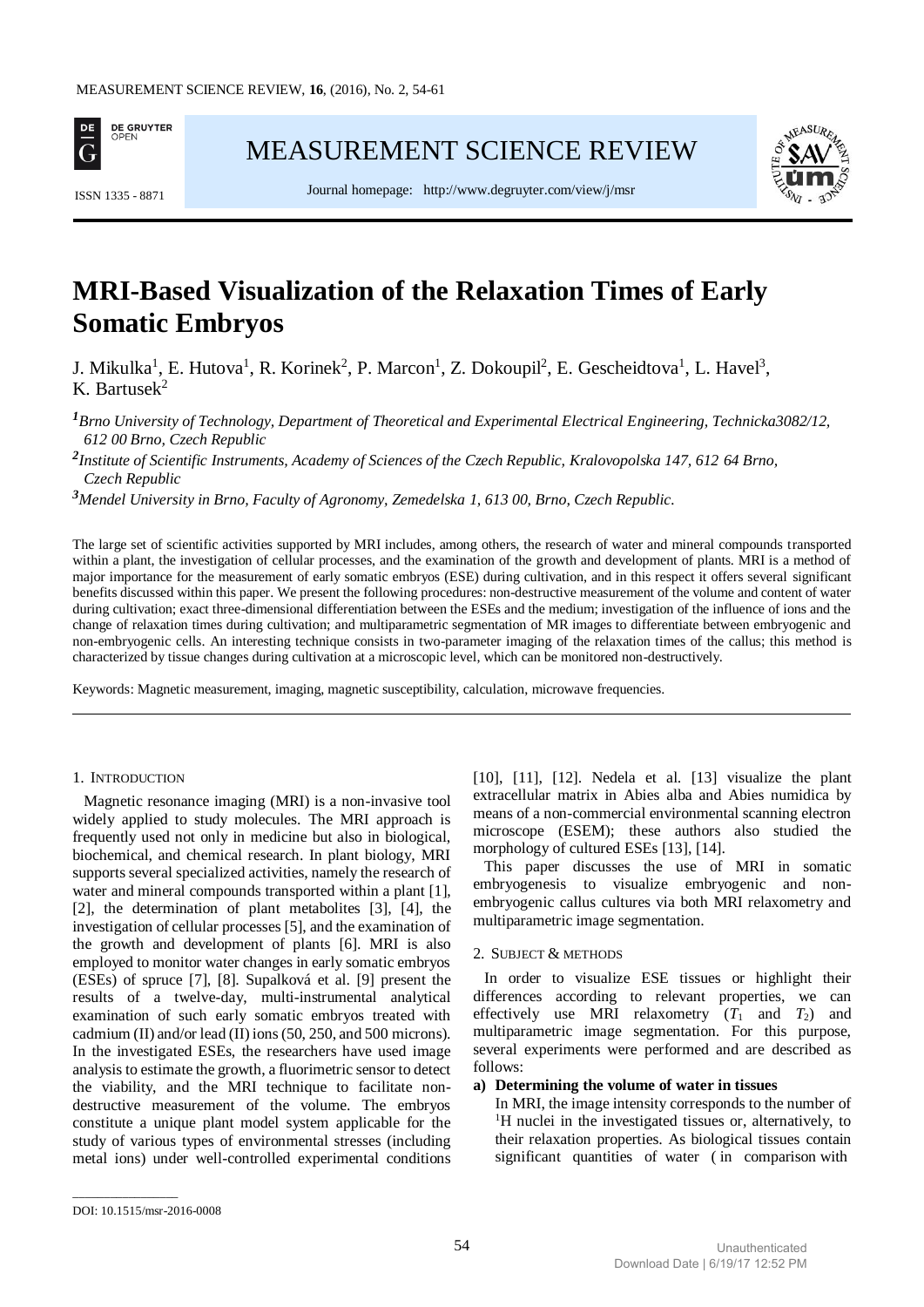proton contents in other substances, such as sugars or proteins), MRI image intensities characterize the volume of water in the tissues [15]. To verify the MRI-based results, we compared the water volumes in the ESEs by establishing the change of weight after complete desiccation of the samples with the 3D integral of intensity of the proton density-weighted 3D MR image (proton density measurement using a 4.7 T system). All PD images were standardized to the intensity of the substrate of the first sample. In order to facilitate comparison of the MRI-based measurement and the weighting, we normalized the volumes of water obtained from both measurements according to the volume in the first sample.

## **b) Visualizing the tissue and substrate properties**

The different properties of the ESEs and the substrate were measured via MRI, using tomographs with field intensities of 4.7 T and 9.4 T. We also measured MR maps of both the <sup>1</sup>H nuclear spin density and the  $T_1$  and  $T_2$  relaxation times, and we evaluated the mean densities of these parameters in selected regions.

**c) Monitoring the relaxation time changes during the growth of the tissues**

In the course of the growth of the ESEs, MR images were taken (0 to 15 days), and the  $T_1$  and  $T_2$  relaxation times were evaluated in selected regions. For growth monitoring purposes, the samples were photographed from the bottom side of the applied Petri dish and the ESE area on the medium evaluated on the  $0<sup>th</sup>$ ,  $5<sup>th</sup>$ ,  $7<sup>th</sup>$ , and  $11<sup>th</sup>$  day of cultivation. The actual experiment involved 2 samples of embryogenic cells for the MRI measurement, 2 samples of embryogenic cells for the verification, and 2 samples of non-embryogenic callus cultures.

## **d) Multiparametric image segmentation**

In order to differentiate between the callus and the embryogenic cultures in a sample of non-embryogenic callus cultures, a multiparametric image segmentation method was applied; it utilizes a machine learning algorithm to segment an image according to the distribution of the  $T_2$  relaxation time and the derived images.

To measure the  $T_2$  relaxation (using a 4.7 T system), we applied the spin echo (SE) method ( $T_E = 18$ , 30, 50, 100, and 200 ms); the measurement of the  $T_1$  relaxation was performed via inversion recovery (IR) acquisition ( $T_1 = 10$ , 100, 300, 1000, and 3000 ms). The  $T_1$  and  $T_2$  relaxations were measured, using a 9.4 T system, by means of the Rapid Acquisition with Refocusing Echoes (RARE) method  $(T_E = 9.8, 29.5, 49.1, 68.8, 88.5, 108.1, 127.8, and 147.4 \text{ ms};$  $T_R = 167$ , 284, 416, 568, and 748 ms). All the described experiments were carried out on the 4.7 T (Magnex) and 9.4 T (Bruker) MRI systems operated by the Institute of Scientific Instruments, Brno. The MAREVISI (8.2) and MATLAB (7.11.0) programs were used for the actual processing.

#### 3. PLANT MATERIAL AND CULTIVATION CONDITIONS

Our experiments involved a clone of early somatic embryos of the Norway spruce (Picea abies/L./Karst.) marked as 2/32 and a clone of the Blue spruce (Picea pungens Engelm.) designated as PE 14. The cultures were maintained on a semisolid (Gelrite Gellan Gum, Merck, Germany), halfstrength LP medium [16] with modifications [17]. The concentration of 2.4-dichlorofenoxyacetic acid and  $N^6$ benzyladenine was 4.4 and 9 µM, respectively [18]. The pH value was adjusted to  $5.7 - 5.8$  before autoclaving (121 $\degree$ C, 100 kPa, 20 min). The organic part of the medium, excluding saccharose, was sterilized by filtering through a 0.2  $\mu$ m polyethylensulfone membrane (Whatman, Puradisc 25 AS). The embryos were cultivated in Petri dishes (50 mm in diameter). The sub-cultivation of stock cultures was performed in two-week intervals; the stock and experimental cultures were maintained at the temperature of  $23 \pm 2$ °C in a cultivation box kept in a dark place.

## 4. RESULTS

## **Experiment a)**

The experiment started with colonies of ESEs whose weight was about 3 mg; we cultivated ten colonies per one Petri dish. After 2 weeks, the colonies were harvested and, following fresh weight determination, dried to a stable weight at 105°C. In all, thirty-nine colonies were used for the weighting and statistical analysis. A comparison of the volumes of water in the embryos measured via the above-discussed methods can be seen in Fig.1. and Fig.2. While the measurement via desiccation and subsequent weighting was conducted at Mendel University in Brno (MENDELU), the proton density measurement with the SE technique utilized the 4.7 T (Magnex) MRI systems operated by the Institute of Scientific Instruments (ISI), Brno.



Fig.1. Comparison of the normalized values of samples 1 - 39 measured at the ISI and MENDELU.



Fig.2. Normalized values of the samples measured at the ISI and MENDELU.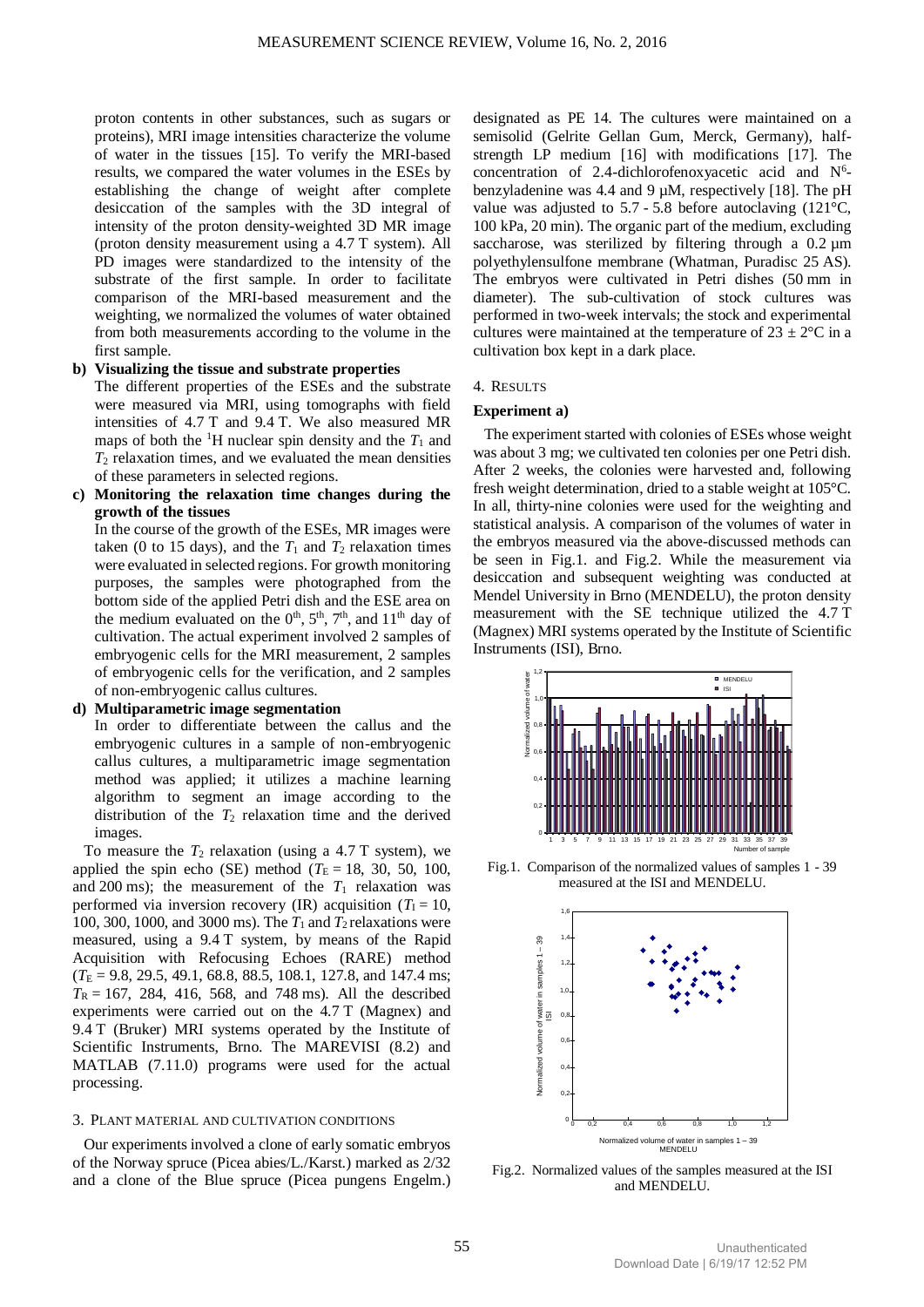## **Experiment b)**

After cultivating the two samples for seven days, we measured the proton density (PD) and  $T_1$  and  $T_2$  maps of the ESEs using the 4.7 T and 9.4 T MRI systems. An example of the results obtained with the 9.4 T system is shown in Fig.3.; a comparison of the relaxation times  $T_1$  and  $T_2$  in the embryos and the substrate can be seen in Table 1.

Table 1. Relaxation times  $T_1$  and  $T_2$  in the ESEs and the substrate (sample No. 1).

|                  | $\boldsymbol{B}_0$ | Tı   | T <sub>2</sub> |
|------------------|--------------------|------|----------------|
|                  | т                  | ms   | ms             |
| <b>ESEs</b>      | 4.7                | 622  | 90             |
|                  | 9.4                | 1540 | 85             |
| <b>Substrate</b> | 1.7                | 270  | 65             |
|                  | 94                 | 988  | 51             |



Fig.3. Images of the ESEs (256×256 px; slice thickness of 2 mm) measured with the 9.4 T magnet. Left: PD image; center: the  $T_1$  map; right: the  $T_2$  map.

## **Experiment c)**

The aim of the experiment was to monitor changes of the ESE area and the relaxation times during the growth phases. To observe the pace of growth in the embryos, we used six Petri dishes, each having 55 mm in diameter and containing a single cluster of ESEs. Photographs (from the bottom side) of a reference sample taken on the  $0<sup>th</sup>$  and  $11<sup>th</sup>$  day of cultivation are shown in Fig.4. The growth of all the samples was monitored according to the size of the ESE area on the medium, Fig.5. In two of the samples, we measured PD weighted,  $T_1$  map and  $T_2$  map MR images, and we also evaluated changes of the relaxation times during the growth phases (Fig.7. and Fig.8.). MR images were not measured in two control samples. Another two, slow-growing samples contained non-embryogenic callus cultures; in these items, we performed an MRI measurement and multiparametric segmentation of the acquired images, and ESE maps with various relaxation properties were created.



Fig.4. Photographs of an embryogenic sample taken on the 0<sup>th</sup> (left) and  $11<sup>th</sup>$  days (right) of cultivation.

The image photographed from the bottom side of the sample (Fig.4.) was used as the basis for segmenting an ESE

with a suitably selected threshold level and for calculating the area of the culture.

As the initial areas of the ESE clusters were not identical, in each area we expressed the percentage of the increase of its original size on the  $0<sup>th</sup>$  day cultivation. The ESE area increase in percent is presented in Fig.5.



Fig.5. Increase of the ESE area in percent based on the length of the cultivation period.

From the MR images (4.7 T; 256×256 px; layer thickness of 2 mm;  $T_E = 16$  ms;  $T_R = 7000$  ms; and  $T_I = 10 \div 2000$  ms), the relaxation times  $T_1$  and  $T_2$  and their changes during cultivation were evaluated. Fig.6. below presents MR images weighted by proton density (PD) and the relaxation times *T*<sup>1</sup> and *T*2. The image intensities were standardized to the intensity of the substrate. The image subregions selected for evaluation were as follows: one subregion in the substrate, two in the culture, and one at the transition between the substrate and the culture. In all these subregions, we evaluated the mean values of  $T_1$  and  $T_2$ ; the obtained results are shown in Fig.7. and Fig.8.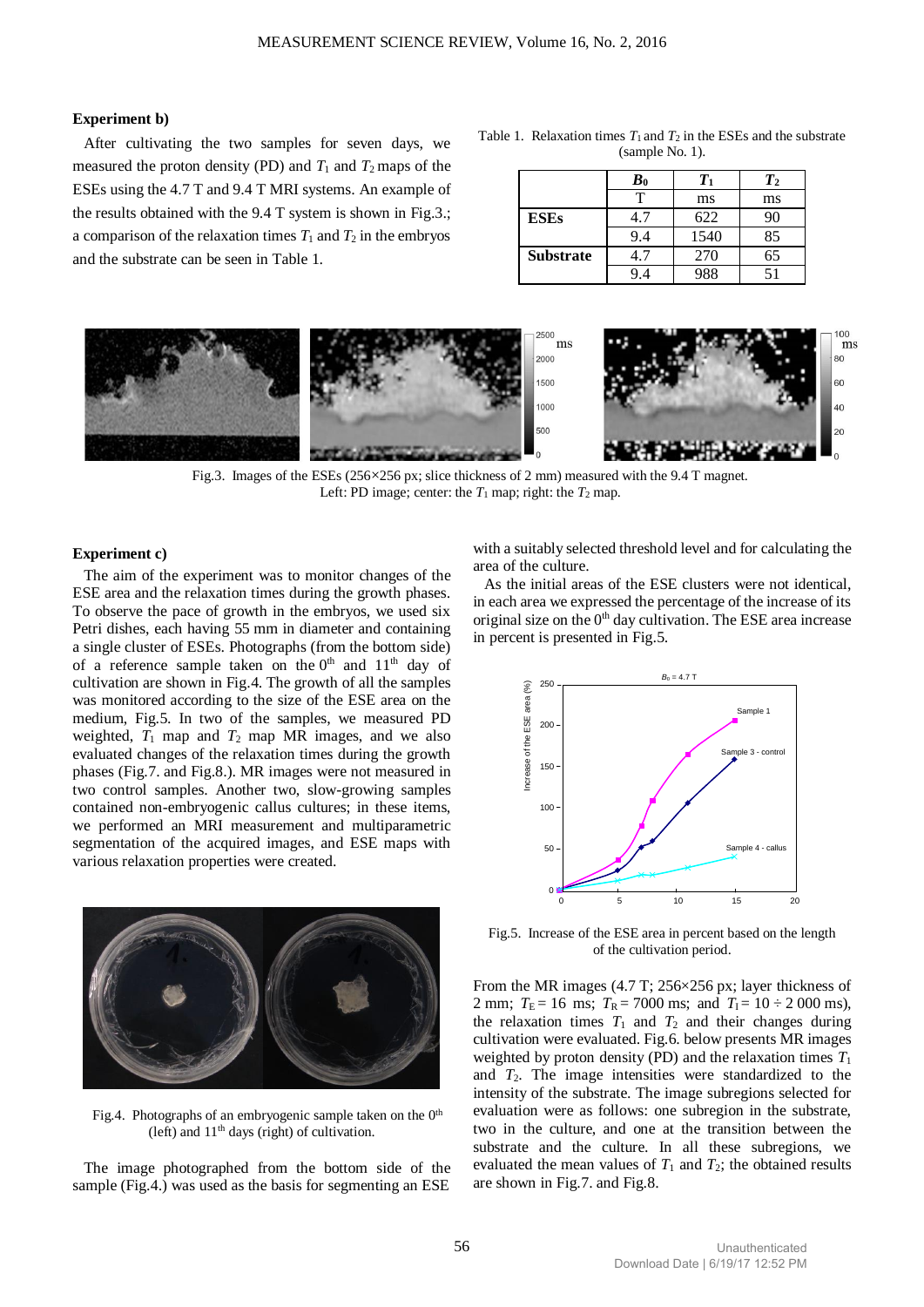

Fig.6. Proton density weighted,  $T_1$  map, and  $T_2$  map ESE images measured during the growth.



## **Experiment d)**

While monitoring the tissue growth, we used the available 9.4 T tomograph to acquire MR images. The related field of view (FOV) was 30×30 mm; the 256×256 pixel images exhibit the spatial resolution of 0.117mm/pixel and slice thickness of 2 mm. The image analysis aimed at differentiating between cells of the callus and the embryogenic culture, and two methods were developed to facilitate this purpose. Generally, the discrimination procedure utilizes machine learning techniques and is hereafter referred to as ML. The aim of the processing is to



Fig.8. Changes of the relaxation time  $T_2$  in relation to the cultivation time.

segment regions of the tissue culture into two subregions according to the distribution of the relaxation times of the subregions [19]. The measured data were processed in MAREVISI (8.2), MATLAB (7.11.0), and Fiji/ImageJ (1.49) with the Trainable Weka Segmentation plugin. Fig.9. displays the acquired images in the 6<sup>th</sup> slice weighted by proton density and the relaxation times  $T_1$  and  $T_2$  before segmentation. In the following sections of the article, we characterize the ML method, which enabled us to differentiate between the callus and the embryogenic culture in the MR images.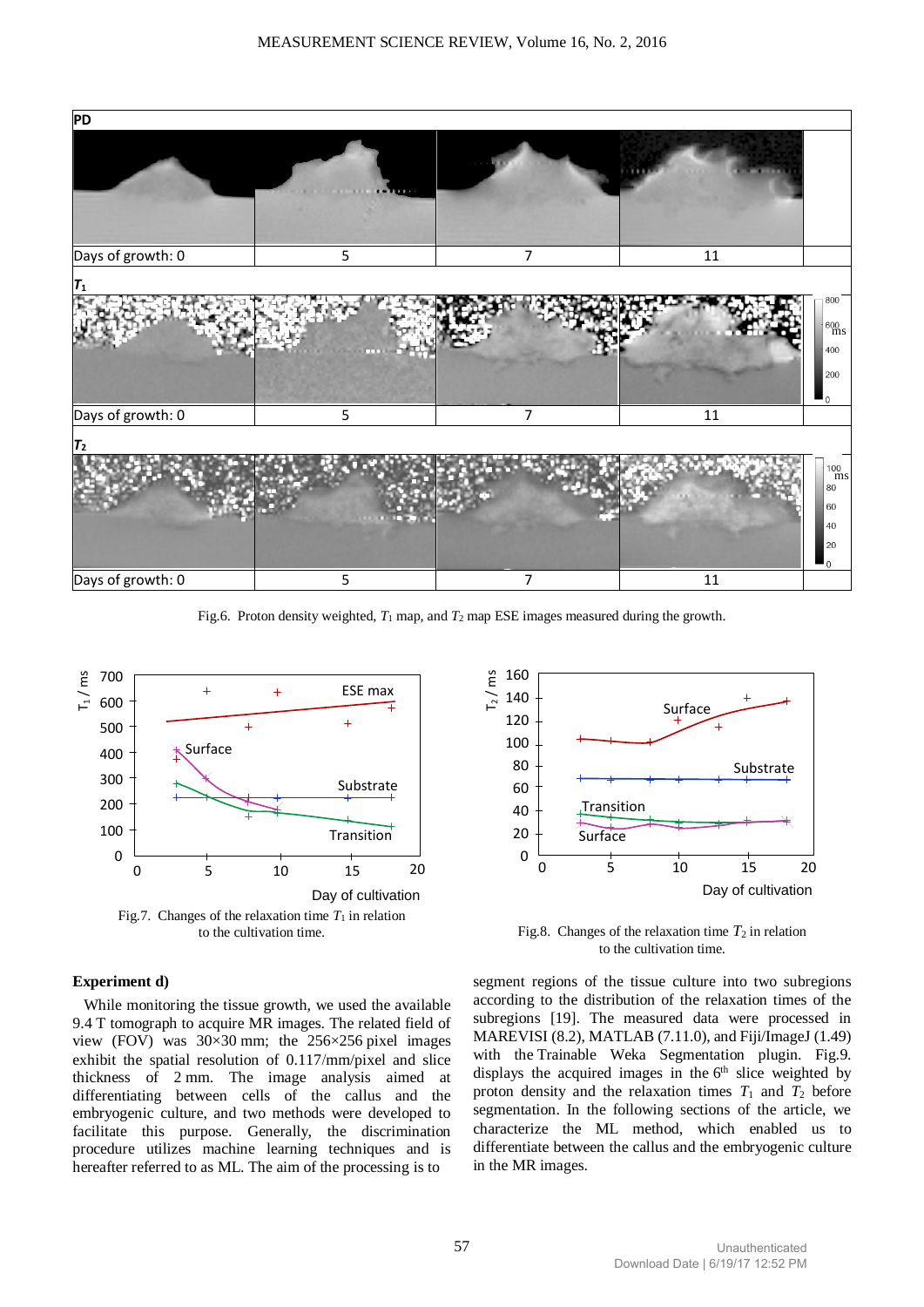

Fig.9. MR images of the non-embryogenic callus cultures.

The **ML method** (Machine Learning) is based on multiparametric classification of MR images [20]. In this technique, the input image is an image weighted by the relaxation time  $T_2$ , and it also consists in images derived from the  $T_2$  map image via pre-processing. More precisely, the relevant image parameters are as follows:

- Image acquired through filtering the original  $T_2$ image by means of a Gaussian filter;
- Hessian of the  $T_2$  image;
- Dispersion of the intensities in the local surroundings of the original  $T_2$  image;
- Minimum intensity in the local surroundings of the original  $T_2$  image;
- Median of the intensities in the local surroundings of the original  $T_2$  image;
- Image obtained through filtering with a bilateral filter.

In total, 7 input images (the original  $T_2$  image and six variants thereof formed via pre-processing) were entered into the applied Random Forest classifier. The discrimination between two subregions in the tissue culture region was carried out with a supervised learning algorithm. A partial result of segmentation performed with the proposed semiautomatic method [21] is shown in Fig.10.; this figure presents images where the intensity of individual pixels expresses the probability with which a given pixel falls within one of the two classification groups. For binary classification of the pixels into the two groups, however, the probabilistic image has to be further processed, and this purpose was advantageously achieved via simple thresholding with threshold choice at 50 % of the maximum intensity of the probabilistic image. The thresholding yields a binary image, namely the result of complete segmentation indicated in the right section of Fig.11.



Fig.10. Probabilistic images of the non-embryogenic callus cultures scanned by the 9.4 T tomograph.

 The ML-based segmentation of the tissue culture images was performed using the ImageJ/Fiji software with the Trainable Weka Segmentation plugin, which utilizes a very broad package of WEKA (Waikato Environment for Knowledge Analysis) classifiers designed for data mining in Java [22].

Original image







Fig.11. Original  $T_2$  image of the non-embryogenic callus cultures, and classification of the tissue image according to the relaxation time  $T_2$  after segmentation.

#### 5. DISCUSSION

In the initial section of the paper, we stated that, in plant biology, MRI supports four basic specialized activities. These are as follows: first, the research of the water and mineral compounds transported within a plant [1], [2]; second, the determination of plant metabolites [3], [4]; third, the investigation of cellular processes [5]; and fourth, the examination of the growth and development of plants [6].

The embryos constitute a unique plant model system applicable for the study of various types of environmental stresses (including metal ions) under well - controlled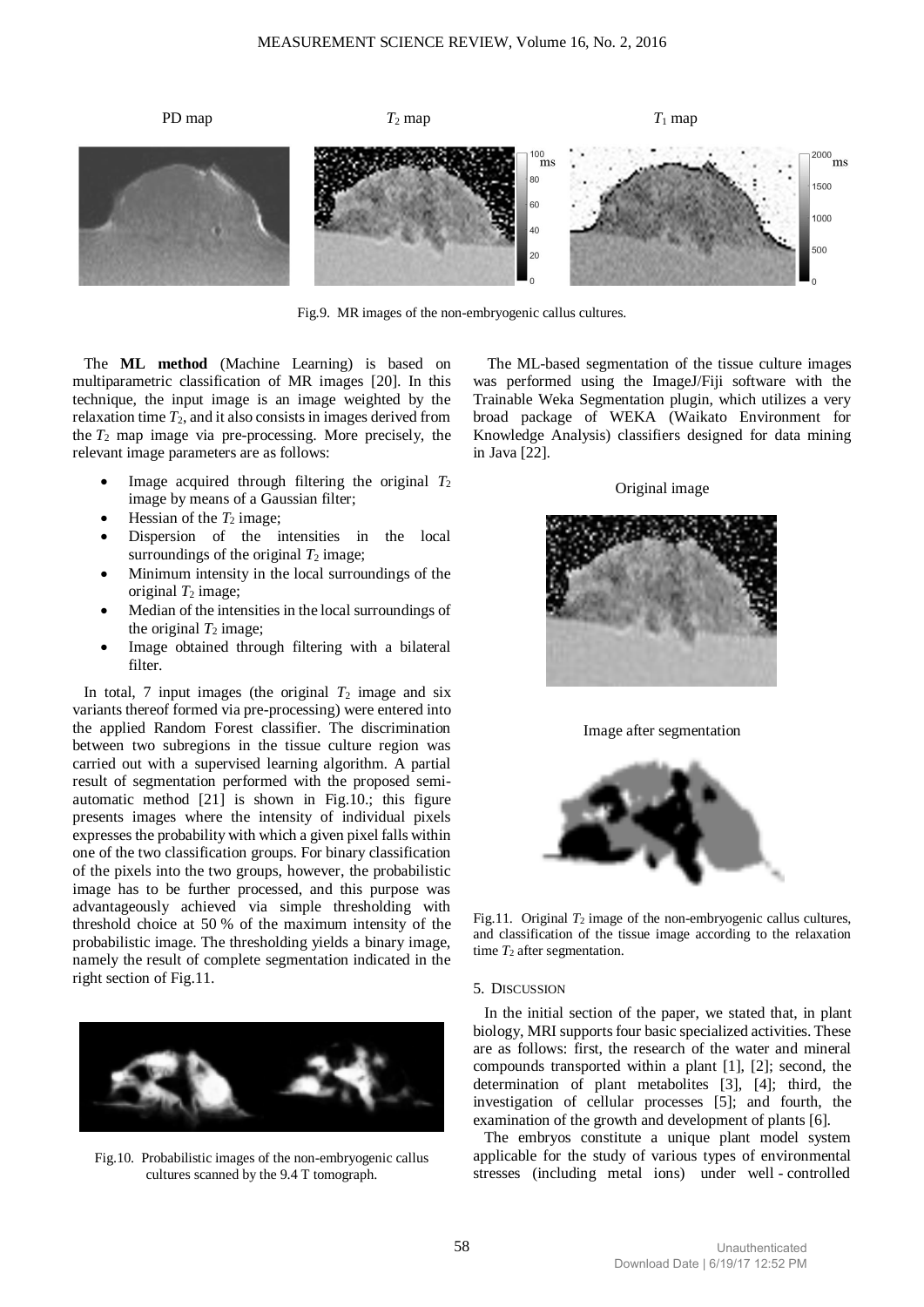experimental conditions [9], [10], [11], [12]. In the investigated ESEs, the researchers have used image analysis to estimate the growth, a fluorimetric sensor to detect the viability, and the MRI technique to facilitate non-destructive measurement of the volume. Pilot studies using twoparameter relaxometry to distinguish between individual areas ESE cultures were performed only at the home institutes of the authors [7], [8].

## **Experiment a)**

We utilized two diverse methods to compare the volumes of water in early somatic embryos. While the former technique consists in MRI–based proton density (PD) measurement of the sample, the latter one requires double weighting of the embryos before and after desiccation. The difference in weight is equal to the volume of water in the embryos. The correlation coefficient between the normalized results measured via both methods was 0.816; the results after normalization of the mean value of the determined volumes shown in Fig.1. and Fig.2. exhibit differences. Importantly, the differences between the volumes are caused by several factors: a) evaluation of the volume of water for the inappropriate area affecting the substrate (nutrient medium); b) low sensitivity of the RF coil; c) imperfect image segmentation. With the latter method, the removal of an embryo from the substrate can be accompanied by accidental withdrawal of an amount of material larger than necessary for the subsequent desiccation and weighing. In general, MRI may be used as an effective approach to non-invasive measurement of water in organic structures.

#### **Experiment b)**

Table 1. shows the relaxation times  $T_1$  and  $T_2$  of the samples in different basic magnetic fields of MR tomographs. The use of a higher magnetic field in combination with a small, highsensitivity RF coil can improve the signal-to-noise ratio (SNR) and, consequently, provide higher resolution and thinner slices.

At this point, let us note that the volume of water does not change in the individual layers, not even in the transition one; this fact is obvious from the PD images in Fig.3., Fig.6., and Fig.9.

## **Experiment c)**

The growth of an ESE area on the medium is presented in Fig.5. Based on the results of the research performed at MENDELU, such growth is proportional to the increase in the volume of the ESEs. The perceptual area growth of nonembryogenic callus cultures corresponds to 40 % in 15 days and is therefore significantly smaller than in the embryogenic ESEs, assuming both the reference samples (158 %) and those measured on the MR tomographs (205 %). The discussed method can be effectively used to monitor the pace of growth of the ESEs.

During such growth, there occur changes of the relaxation times, which correspond to changes in both the chemical composition of the cultures and arrangement of the molecules and their mutual bonds; the said changes of the relaxation times in the course of cultivation are represented in Fig.7. and Fig.8.

The relaxation time  $T_1$  in the medium does not vary during the growth of the ESEs. On the surface of the culture and on the transition between an ESE and its medium,  $T_1$  is reduced by more than a half in fifteen days, meaning that the chemical structure and arrangement of cells in the given areas are subject to changes during the growth. In the ESEs, the relaxation time  $T_1$  does not change during the growth. Major differences in  $T_1$  are caused by its large inhomogeneity, which probably arises from diverse relaxation properties of the embryonic cells and intercellular mucilage. As regards the growth period of the ESEs, the relaxation time  $T_2$  of the culture does not change for 8 days but then slowly increases from 100 ms up to 140 ms; such behavior may characterize variations of properties of the ESEs, which occur after approximately 8 days. The relaxation time  $T_2$  does not change in the medium, on the surface of the culture or on the transition between the ESEs and the medium, and the cell properties do not vary.

The MR images of the ESEs exhibit large dispersion of the relaxation times  $(T_1 - 425$  to 538 ms;  $T_2 - 42.6$  to 65.6 ms). The inhomogeneity of the relaxation times in the culture points to diverse growth properties of the cells. It is probable that the intraembryonic space contains mucilage, which comprises nutrients in addition to water. Each pixel, having the dimension of 0.117/mm, holds a mixture of the ESEs and mucilage exhibiting a variable volume proportion; this fact then constitutes the cause of large dispersion of the relaxation times.

An important precondition for any 3D measurement of the volume or quantity of water in the ESEs consists in exact identification of the transition layer between the medium and the ESEs. Although this layer is virtually unrecognizable in proton density weighted images, it becomes more perceptible in  $T_1$  map and  $T_2$  map images (Fig.9.). The values in Table 1. show that the relaxation times of the actual transition layer between an ESE and its medium are lower than those in the vicinity of the culture  $(T_1$  by 30 % and  $T_2$  by 22.2 %). During the growth, the transition layer thickness remains very small, amounting to approximately 3 pixels. Generally, changes of the relaxation times, chemical composition of the transition layer, and influence of this layer on the growth of the culture will be subject to further investigation.

#### **Experiment d)**

A method for the related MR image segmentation was designed and applied. As the traditional, single-parameter approaches fail to function properly in noise-laden MR images with very low contrast, the technique proposed herein is based on an analysis of multiple parameters. In the presented method (ML), the image parameters are created from the original  $T_2$  image, thus forming a vector of 7 features, which suffices for the segmentation of the callus and the embryogenic culture. The segmentation result is indicated in Fig.11. Moreover, the result shows that an MR image can be divided into two regions via automatic processing and, importantly, that such a procedure enables us to differentiate between biologically diverse structures.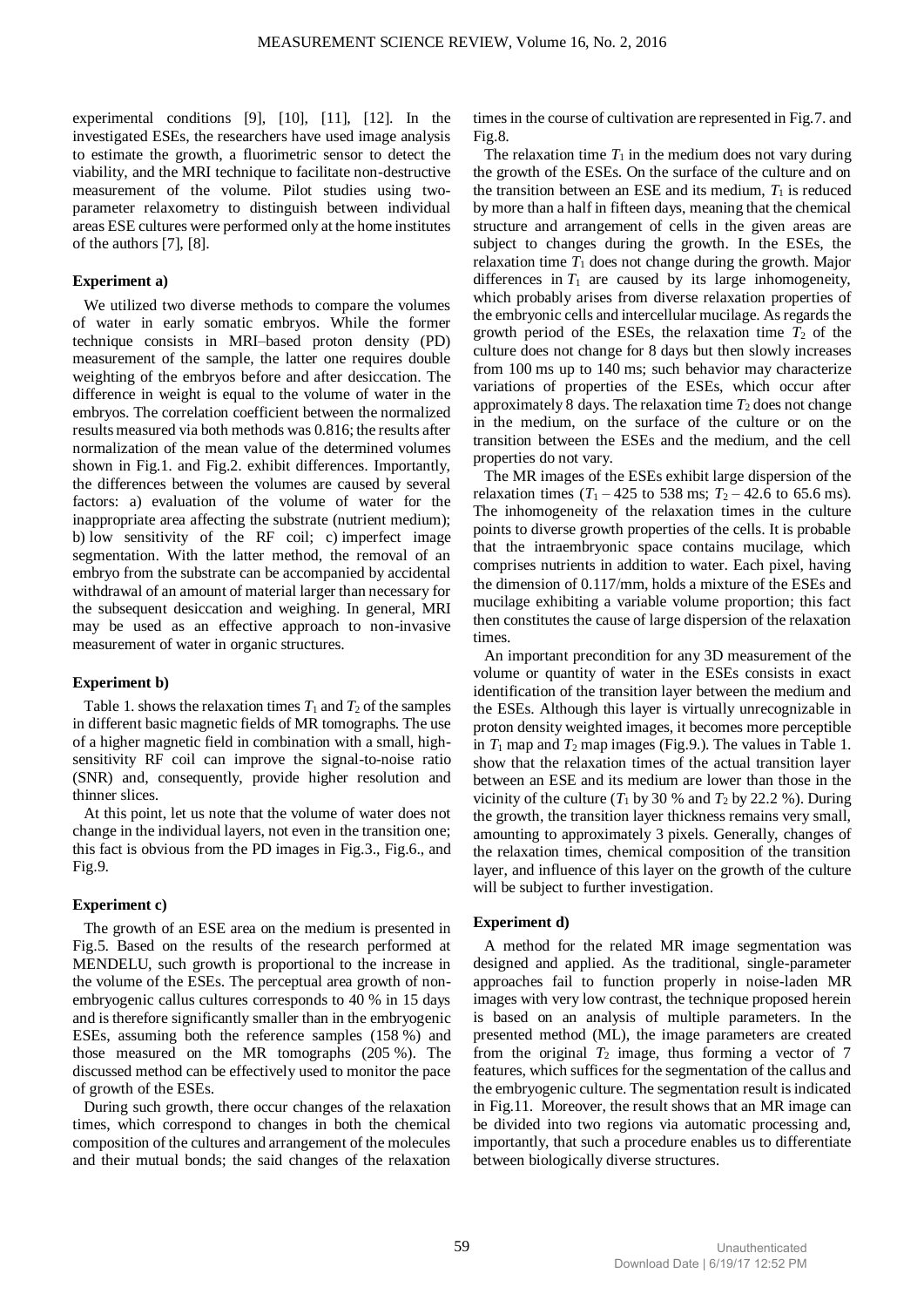# 6. CONCLUSION

Magnetic resonance imaging constitutes a method of major interest for the measurement of ESEs during cultivation, mainly because it offers several significant benefits. These are as follows:

- The technique facilitates non-destructive measurement of the volume and content of water during cultivation, and this procedure is advantageously used in "Multiinstrumental Investigation of Affecting of Early Somatic Embryos of Spruce by Cadmium(II) and Lead(II) Ions" [7];
- The markedly diverse relaxation times  $T_1$  and  $T_2$  provide for exact three-dimensional differentiation between the ESEs and the medium. The chemical composition and properties of the transition layer will be further investigated to define the influence of the said layer on the growth of the cultures;
- The MRI image intensities are proportional to the quantity of  ${}^{1}$ H nuclei in ESEs and to the quantity of water in the tissues;
- Chemical and physical variations in the ESEs affect the growth of the cultures and induce changes of the relaxation times  $T_1$  and  $T_2$  during cultivation; these relaxation time changes then enable non-destructive investigation of the influence of ions (such as Cd, Fe, and Pb) on the ESE cultivation process [7];
- Multiparametric segmentation of MR images may facilitate non-destructive differentiation between embryogenic and non-embryogenic cells in a cultivated culture.

The disadvantages of MRI in monitoring ESEs during their cultivation can be summarized in the following manner:

- Low resolution (less than 0.1 mm) compared to optical or electron microscopy;
- Low sensitivity of the method.

This paper describes non-destructive visualization of embryogenic and non-embryogenic callus cultures using both MRI relaxometry and multiparametric image segmentation. In the given context, an interesting technique consists in twoparameter imaging of the relaxation times  $T_1$  and  $T_2$  of the callus (Fig.4.); its significance consists in the fact that the method is characterized by tissue changes during cultivation at a microscopic level, and said changes can be monitored non-destructively during the entire cultivation period.

# ACKNOWLEDGEMENTS

This work was supported by grant of Ministry of Education, Youth and Sports of the Czech Republic (LO1212) and the project GA 13-09086S.

**REFERENCES** 

- [1] Schneen, T.W.J., Vergeldt, F.J., Heemskerk, A.M., Van As, H. (2007). Intact plant magnetic resonance imaging to study dynamics in long-distance sap flow and flowconducting surface area. *Plant Physiology*, 144 (2), 1157-1165.
- [2] Ionenko, I.F., Dautova, N.R., Anisimov, A.V. (2010). Early changes of water diffusional transfer in maize roots under the influence of water stress. *Environmental and Experimental Botany*, 76, 16-23.
- [3] Pu, Y.Q., Chen, F., Ziebell, A., Davison, B.H., Ragauskas, A.J. (2009). NMR characterization of C3H and HCT down-regulated alfalfa lignin. *BioEnergy Research*, 2 (4), 198-208.
- [4] Zulak, K.G., Weljie, A.M., Vogel, H.J., Facchini, P.J. (2008). Quantitative 1H NMR metabolomics reveals extensive metabolic reprogramming of primary and secondary metabolism in elicitor-treated opium poppy cell cultures. *BMC Plant Biology*, 8, 5.
- [5] Lambert, J., Lampen, P., von Bohlen, A., Hergenroder, R. (2006). Two- and three-dimensional mapping of the iron distribution in the apoplastic fluid of plant leaf tissue by means of magnetic resonance imaging. *Analytical and Bioanalytical Chemistry*, 384 (1), 231- 236.
- [6] Glidewell, S.M., Moller, M., Duncan, G., Mill, R.R., Masson, D., Williamson, B. (2002). NMR imaging as a tool for noninvasive taxonomy: Comparison of female cones of two Podocarpaceae. *New Phytologist*, 154 (1), 197-207.
- [7] Hutová, E., Korinek, R., Bartusek, K., Havel, L. (2013). Comparison and display of the water contained in early somatic embryos. In *PIERS Proceedings*, 12-15 August 2013, Stockholm, Sweden. PIERS, 1671-1674.
- [8] Korinek, R., Havel, L., Hutová, E., Bartusek, K. (2013). MRI contrast in the examination of early somatic embryos. In *Measurement 2013*, 27-30 May 2013. Bratislava, Slovakia: Institute of Measurement Science SAS, 153-156.
- [9] Supalkova, V., Petrek, J., Baloun, J., Adam, V., Bartusek, K., Trnkova, L., Beklova, M., Diopan, V., Havel, L., Kizek, R. (2007). Multi-instrumental investigation of affecting of early somatic embryos of spruce by cadmium(II) and lead(II) ions. *Sensors*, 7 (5), 743-759.
- [10] Mikelova, R., Baloun, J., Petrlova, J., Adam, V., Havel, L., Petrek, H., Horna, A., Kizek, R. (2007). Electrochemical determination of Ag-ions in environment waters and their action on plant embryos. *Bioelectrochemistry*, 70 (2), 508-518.
- [11] Petrek, J., Vitecek, J., Vlasinova, H., Kizek, R., Kramer, K.J., Adam, V., Klejdus, B., Havel, L. (2005). Applicaton of computer imaging, stripping voltammetry and mass spectrometry to study the effect of lead (Pb-EDTA) on the growth and viability of early somatic embryos of Norway spruce (*Picea abies* /L./ Karst.). *Analytical and Bioanalytical Chemistry*, 383 (4), 576-586.
- [12] Víteček, J., Adam, V., Petrek, J., Vacek, J., Kizek, R., Havel, L. (2004). Esterases as a marker for growth of